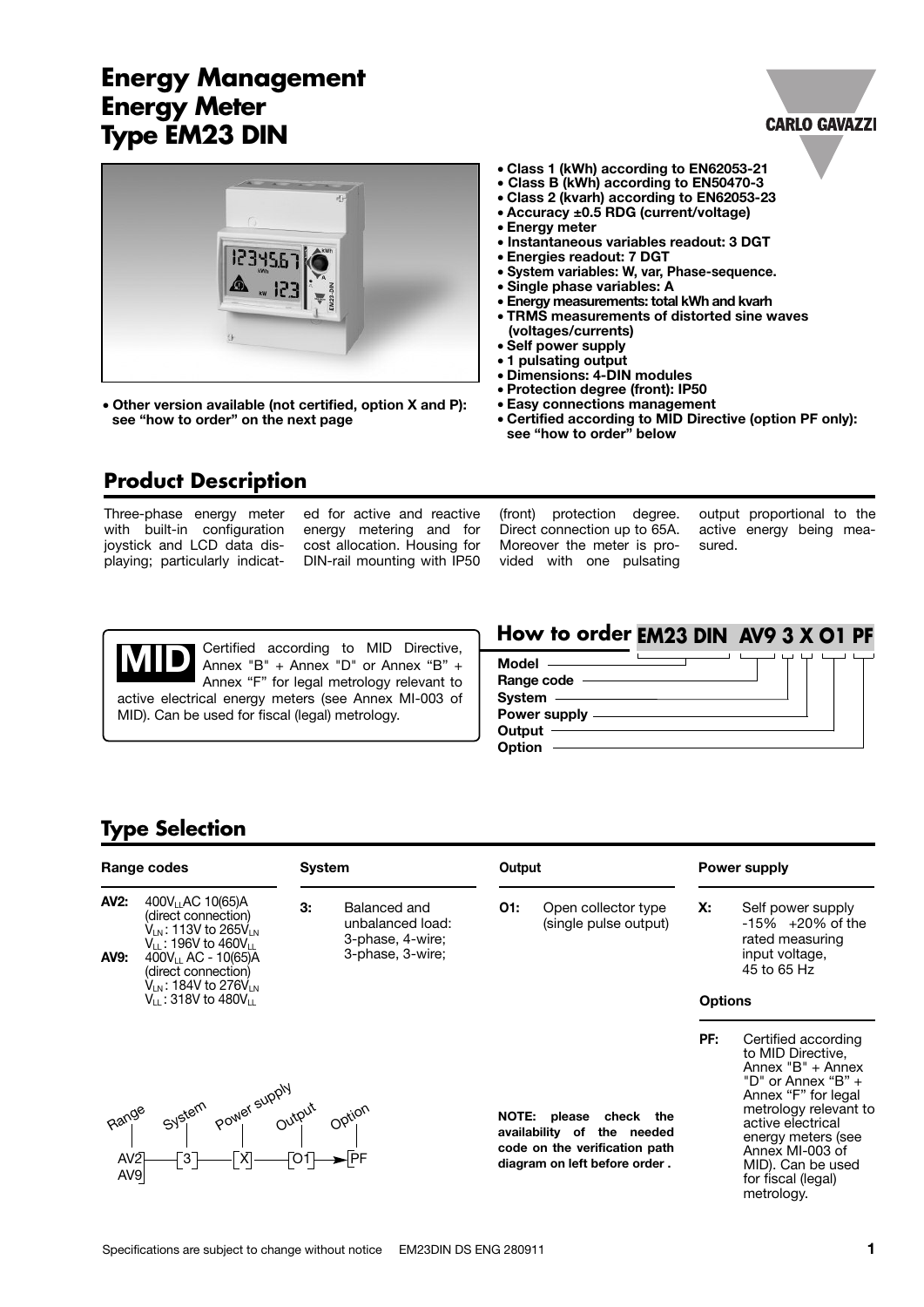

# **STANDARD**

Not certified according to MID directive. Cannot be used for fiscal (legal) metrology.

# **How to order EM23 DIN AV9 3 X O1 P**

| Model -        |  |
|----------------|--|
| Range code     |  |
| System $-$     |  |
| Power supply - |  |
| Output         |  |
| Option         |  |

## **Type Selection**

|                            | Range codes                                                                                                                                                                                                             | <b>System</b> |                                                                          | Output |                                              |                | Power supply                                                                                   |
|----------------------------|-------------------------------------------------------------------------------------------------------------------------------------------------------------------------------------------------------------------------|---------------|--------------------------------------------------------------------------|--------|----------------------------------------------|----------------|------------------------------------------------------------------------------------------------|
| <b>AV2:</b><br><b>AV9:</b> | 400V <sub>LL</sub> AC 10(65)A<br>(direct connection)<br>V <sub>IN</sub> : 113V to 265V <sub>IN</sub><br>$V_{11}$ : 196V to 460V $_{11}$<br>$400V_{LL}$ AC - 10(65)A<br>(direct connection)<br>$V_{LN}$ : 184V to 276VLN | 3:            | Balanced and<br>unbalanced load:<br>3-phase, 4-wire;<br>3-phase, 3-wire; | O1:    | Open collector type<br>(single pulse output) | х.             | Self power supply<br>$-15\% + 20\%$ of the<br>rated measuring<br>input voltage,<br>45 to 65 Hz |
|                            | $V_{11}$ : 318V to 480V $_{11}$                                                                                                                                                                                         |               |                                                                          |        |                                              | <b>Options</b> |                                                                                                |
|                            |                                                                                                                                                                                                                         |               |                                                                          |        |                                              | P:             | Bearing EC "Type"<br>examination" (annex                                                       |



**NOTE: please check the availability of the needed code on the verification path diagram on left before order .**

B of MID) relevant to active electrical energy meters (see Annex MI-003).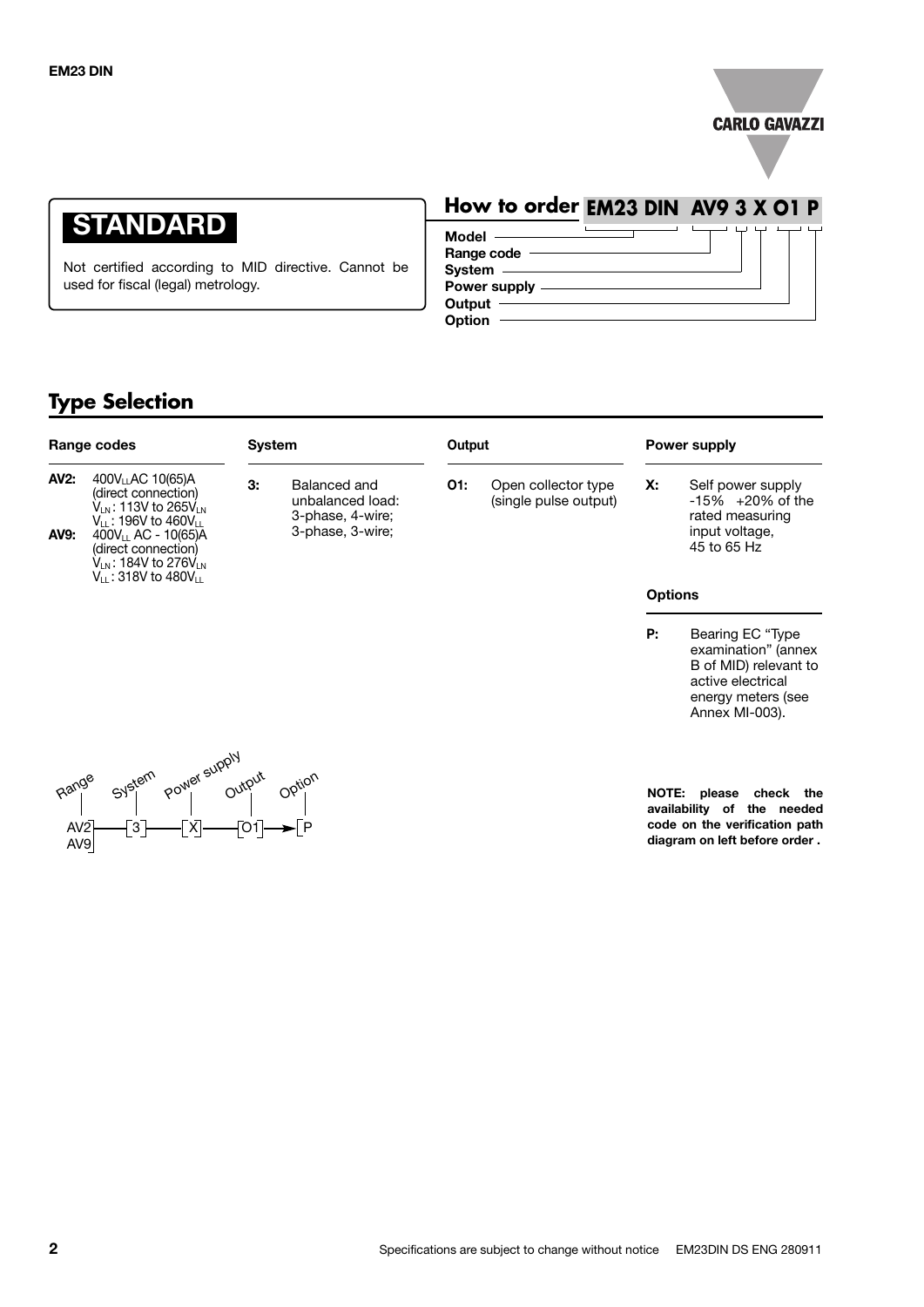

## **Input specifications**

| <b>Rated inputs</b><br>Current type<br>Voltage                            | System type: 3<br>By direct connection<br>AV2: 133/230 VLN AC<br>230/400 VL AC<br>AV9: 230 V <sub>LN</sub> /400 V <sub>LL</sub> AC | Energies (imported)                                | Autorange<br>6+1DGT or 7DGT (X and P<br>options);<br>5+2, 6+1 or 7 DGT (PF<br>option)                 |
|---------------------------------------------------------------------------|------------------------------------------------------------------------------------------------------------------------------------|----------------------------------------------------|-------------------------------------------------------------------------------------------------------|
| Current range (direct)                                                    | AV2 and AV9: 10 (65)AAC                                                                                                            | Overload status                                    | EEE indication when the                                                                               |
| <b>Accuracy (Display)</b>                                                 | Ib: see below. Un: see below                                                                                                       |                                                    | value being measured is                                                                               |
| (@25°C ±5°C, R.H. ≤60%, 48 to 62Hz)<br>AV <sub>2</sub> model<br>AV9 model | Ib: 10A, Imax: 65A; Un: 113<br>to 265VLN (196 to 460VLL)<br>Ib: 10A, Imax: 65A; Un: 184                                            | Max. and Min. indication                           | exceeding the "Continuous<br>inputs overload" (maximum<br>measurement capacity)<br>Max. instantaneous |
|                                                                           | to 276V <sub>LN</sub> (318 to 480V <sub>LL</sub> )                                                                                 |                                                    | variables: 999; energies:<br>9 999 999. Min. instanta-                                                |
| Current (AV2, AV9)                                                        | From 0.004lb to 0.2lb:<br>$\pm$ (0.5% RDG +3DGT).<br>From 0.2lb to Imax:                                                           |                                                    | neous variables: 0; ener-<br>gies 0.0 (X and P options),<br>0.00 (PF option)                          |
| Phase-neutral voltage                                                     | $\pm (0.5\% \text{ RDG} + 1\text{DGT}).$<br>In the range Un: $\pm(0.5\% \text{ RDG})$<br>$+1$ DGT)                                 | <b>LEDs</b>                                        | Red LED (Energy<br>consumption),<br>0.001 kWh by pulse                                                |
| Phase-phase voltage                                                       | In the range Un: $\pm$ (1% RDG<br>$+1$ DGT)                                                                                        |                                                    | Max frequency: 16Hz<br>according to EN50470-1                                                         |
| Active power<br>Reactive power                                            | $±(1%RDG +2DGT)$<br>$\pm$ (2%RDG +2DGT)                                                                                            | <b>Measurements</b>                                | See "List of the variables<br>that can be connected to:"                                              |
| Active energy                                                             | Class 1 according to<br>EN62053-21 and Class B<br>according to EN50470-3                                                           | Method                                             | TRMS measurements of<br>distorted wave forms.                                                         |
| Reactive energy                                                           | Class 2 according to                                                                                                               | Coupling type                                      | <b>Direct</b>                                                                                         |
|                                                                           | EN62053-23                                                                                                                         | <b>Crest factor</b>                                | Ib 10A $\leq$ 4 (91A max. peak)                                                                       |
| AV2, AV9 models                                                           | Ib: 10A, Imax: 65A;<br>0.1 lb: 1A,<br>Start up current: 40mA                                                                       | <b>Current Overloads</b><br>Continuous<br>For 10ms | 65A, @ 50Hz<br>1920A max, @ 50Hz                                                                      |
| <b>Energy additional errors</b>                                           |                                                                                                                                    | <b>Voltage Overloads</b>                           |                                                                                                       |
| Influence quantities                                                      | According to EN62053-21,<br>EN62053-23 and                                                                                         | Continuous<br>For 500ms                            | $1.2$ Un<br>$2$ Un                                                                                    |
|                                                                           | EN50470-1-2                                                                                                                        | Input impedance                                    |                                                                                                       |
| <b>Temperature drift</b>                                                  | $\leq$ 200ppm/°C                                                                                                                   | Voltage (AV2, AV9)                                 | Refer to "Power                                                                                       |
| Sampling rate                                                             | 1600 samples/s @ 50Hz<br>1900 samples/s @ 60Hz                                                                                     | Current (AV2, AV9)                                 | Consumption"<br>$<$ 4VA                                                                               |
| Display refresh time                                                      | 750 msec.                                                                                                                          | Frequency                                          | 45 to 65 Hz                                                                                           |
| <b>Display</b><br><b>Type</b><br>Instantaneous variables read-out         | 2 lines (1 x 7 DGT; 1 x 3DGT)<br>LCD, h 9mm<br>3 DGT                                                                               | <b>Joystick</b>                                    | For variable selection.                                                                               |

#### **Output specifications**

#### **Digital outputs**

Pulse type<br>Number of outputs

100 pulses per kWh (0.01kWh/pulse). Type **The Connected to the Connected to the** active energy (kWh) Pulse duration ≥100ms < 120msec (ON), ≥120ms (OFF), according to EN62052-31

# **Static output**<br>Purpose

For pulse output Signal  $V_{ON}$  1.2 VDC/ max. 100 mA V<sub>OFF</sub> 30 VDC max. Insulation **By means of optocouplers**, 4000 VRMS between output to measuring inputs.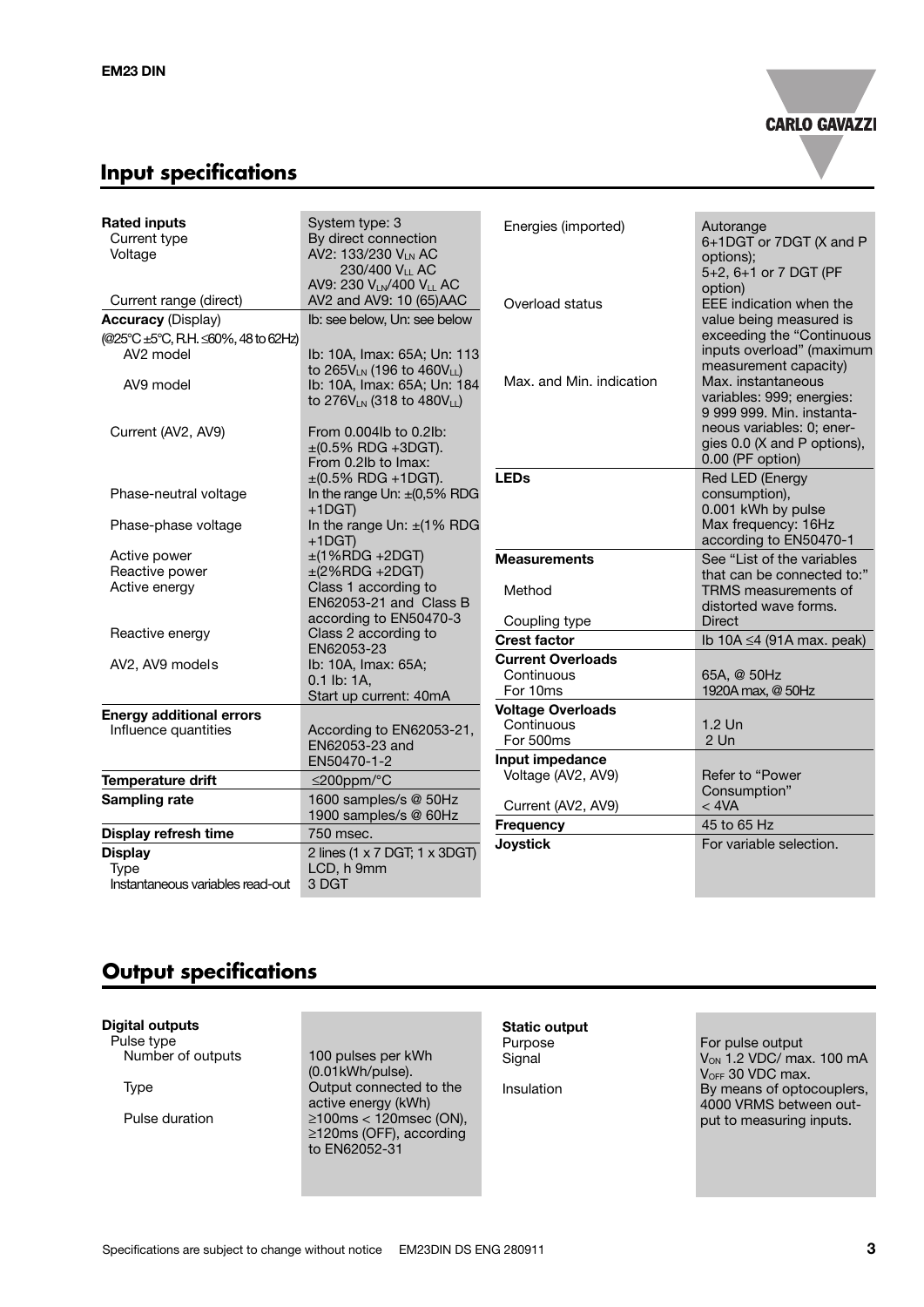

## **Software functions**

| <b>System selection</b><br>System 3-Phase unbalanced load 3-phase (4-wire); | 3-phase (3-wire).                                                                  | Both energy and power<br>measurements are<br>independent from the |
|-----------------------------------------------------------------------------|------------------------------------------------------------------------------------|-------------------------------------------------------------------|
| <b>Displaying</b>                                                           | Up to 3 variables per page                                                         | current direction. The                                            |
| <b>Easy connection function</b>                                             | Automatic phase sequence<br>detection with current and<br>voltage synchronisation. | displayed energy is always<br>"imported"                          |

## **General specifications**

| <b>Operating temperature</b>                                                               | -25°C to +55°C (-13°F to<br>131°F) (R.H. from 0 to 90%<br>non-condensing @ 40°C)<br>according to EN62053-21,<br>EN62053-23 and EN50470-1 | <b>Standard compliance</b><br>Safety<br>Metrology                | IEC60664, IEC61010-1<br>EN60664, EN61010-1<br>EN62052-11, EN50470-1<br>EN62053-21, EN62053-23,<br>EN50470-3. MID "Annex |
|--------------------------------------------------------------------------------------------|------------------------------------------------------------------------------------------------------------------------------------------|------------------------------------------------------------------|-------------------------------------------------------------------------------------------------------------------------|
| <b>Storage temperature</b>                                                                 | -30°C to +70°C (-22°F to<br>158°F) (R.H. $<$ 90%<br>non-condensing @ 40°C)<br>according to EN62053-21,                                   | Pulse output<br>Approvals                                        | MI-003"<br>DIN43864. IEC62053-31<br>CE, MID (PF option only)                                                            |
|                                                                                            | EN62053-23 and EN50470-1                                                                                                                 | <b>Connections</b>                                               | Screw-type                                                                                                              |
| <b>Installation category</b>                                                               | Cat. III (IEC60664,<br>EN60664)                                                                                                          | Cable cross-section area                                         | measuring inputs max. 16<br>mm <sup>2</sup> ; min. 2.5 mm <sup>2</sup> (by                                              |
| Insulation (for 1 minute)                                                                  | 4000 VRMS between<br>measuring inputs and<br>digital output                                                                              |                                                                  | cable lug)<br>Min./Max. screws tighten-<br>ing torque: 1.7 Nm / 3 Nm                                                    |
| Dielectric strength                                                                        | 4000 VRMS for 1 minute                                                                                                                   |                                                                  | Output terminals: 1.5 mm <sup>2</sup>                                                                                   |
| <b>Noise rejection CMRR</b>                                                                | 100 dB, 48 to 62 Hz                                                                                                                      |                                                                  | Screws tightening torque:<br>$0.5$ Nm                                                                                   |
| <b>EMC</b><br>Electrostatic discharges<br>Immunity to irradiated<br>Electromagnetic fields | According to EN62052-11<br>15kV air discharge;<br>Test with current: 10V/m<br>from 80 to 2000MHz;<br>Test without any current:           | <b>Housing DIN</b><br>Dimensions (WxHxD)<br>Material<br>Mounting | 71 x 90 x 64.5 mm<br>Nylon PA66,<br>self-extinguishing: UL 94 V-0<br>DIN-rail                                           |
| <b>Burst</b>                                                                               | 30V/m from 80 to<br>2000MHz:<br>On current and voltage                                                                                   | <b>Protection degree</b><br>Front<br>Screw terminals             | <b>IP50</b><br><b>IP20</b>                                                                                              |
| Immunity to conducted<br>disturbances<br>Surge                                             | measuring inputs circuit:<br>4kV<br>10V/m from 150KHz to<br>80MHz<br>On current and voltage<br>measuring inputs circuit:<br>4kV          | Weight                                                           | Approx. 400 g (packing<br>included)                                                                                     |
| Radio frequency suppression                                                                | According to CISPR 22                                                                                                                    |                                                                  |                                                                                                                         |

## **Power supply specifications**

| Self supplied version<br>AV <sub>2</sub> model | $-15\% + 15\%$ of Un,<br>48-62Hz.                    |                          | in a 3-phase system with<br>neutral may work also if<br>one or two phases are |
|------------------------------------------------|------------------------------------------------------|--------------------------|-------------------------------------------------------------------------------|
| AV9 model                                      | -15% +20% of Un,                                     |                          | missing.                                                                      |
|                                                | 48-62Hz.                                             | <b>Power consumption</b> | $\leq$ 20VA/1W                                                                |
| <b>Note</b>                                    | The instrument provided<br>with "O1" option, working |                          |                                                                               |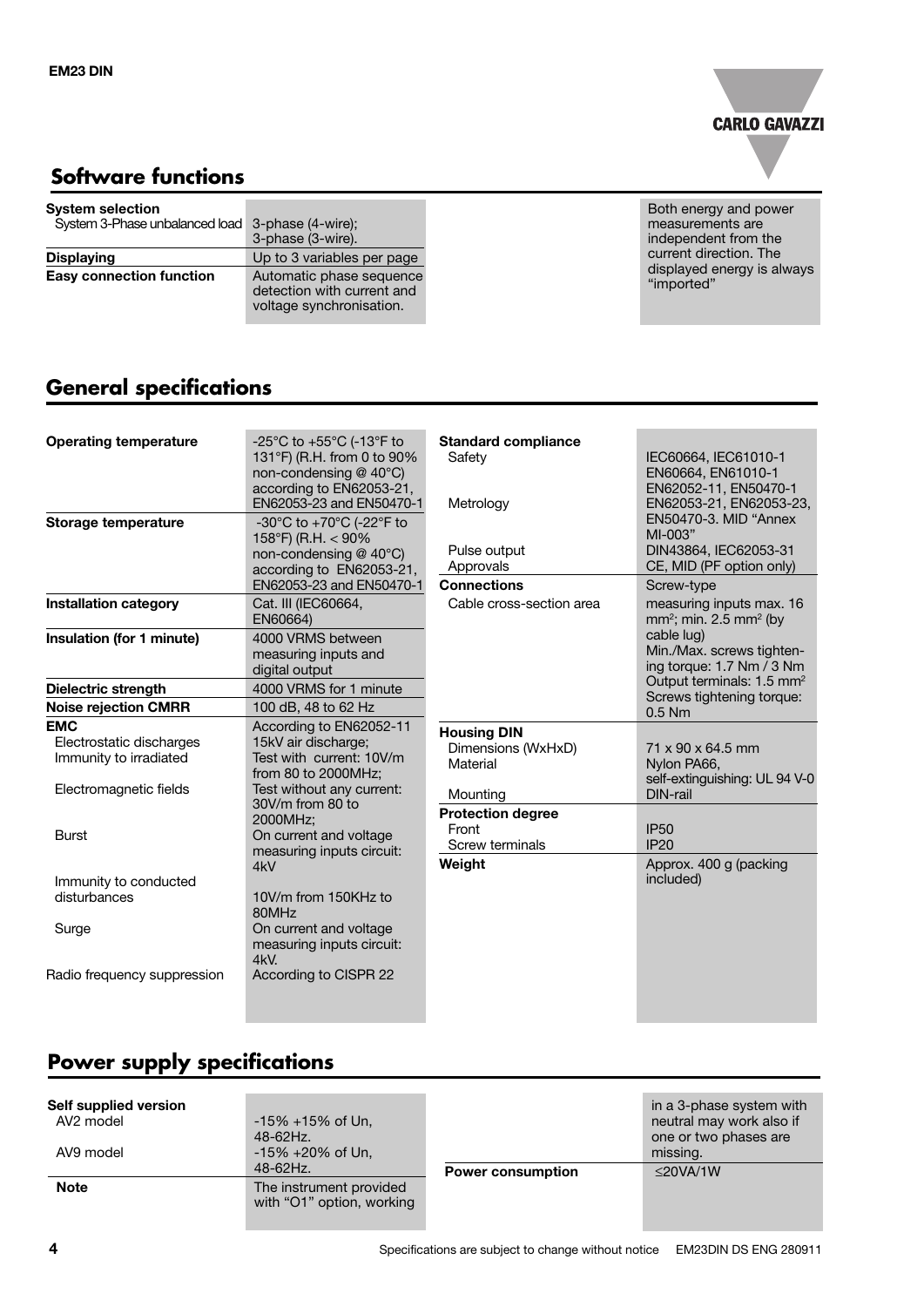



#### **Accuracy (according to EN50470-3 and EN62053-23)**

#### **MID "Annex MI-003" compliance (PF option only)**

| <b>Accuracy</b>              | $0.9 \text{ Un} \le U \le 1.1 \text{ Un};$<br>0.98 fn $\leq$ f $\leq$ 1.02 fn;                                                     | <b>EMC</b> compliance<br><b>Mechanical compliance</b> | E <sub>2</sub><br>M <sub>2</sub>                                                                                                                                    |
|------------------------------|------------------------------------------------------------------------------------------------------------------------------------|-------------------------------------------------------|---------------------------------------------------------------------------------------------------------------------------------------------------------------------|
|                              | fn: $50$ or $60$ Hz;<br>coso: 0.5 inductive to 0.8<br>capacitive.<br>Class B<br>1 st: 0.04A; 1 min: 0.5A;<br>I tr: 1A; I max: 65A. | <b>Protection degree</b>                              | in order to achieve the<br>protection against dust and<br>water required by the<br>norms harmonized to MID,<br>the meter must be used<br>only installed in IP51 (or |
| <b>Operating temperature</b> | -25°C to +55°C (-13°F to<br>131°F) (R.H. from 0 to 90%<br>non-condensing $@$ 40 $°C$ )                                             |                                                       | better) cabinets.                                                                                                                                                   |

#### **List of the available variables**

| <b>No</b> | <b>Variable</b> | 3-ph. 4-wire<br>bal. system | 3-ph. 4-wire<br>unbal. system | 3 ph. 3-wire<br>bal. system | 3 ph. 3-wire<br>unbal. system | <b>Notes</b> |
|-----------|-----------------|-----------------------------|-------------------------------|-----------------------------|-------------------------------|--------------|
|           | AL <sub>1</sub> |                             |                               | x                           |                               |              |
| 2         | AL <sub>2</sub> |                             |                               |                             |                               |              |
| 3         | A <sub>L3</sub> |                             | x                             |                             | x                             |              |
| 4         | var sys         |                             | x                             | x                           | x                             | sys=system   |
| 5         | W sys           |                             | x                             |                             |                               | sys=system   |
| 6         | Phase seg.      |                             |                               |                             |                               |              |
|           | kWh             |                             | x                             |                             |                               | Total        |
| 8         | kvarh           |                             |                               |                             |                               | Total        |

 $(x) = a$ vailable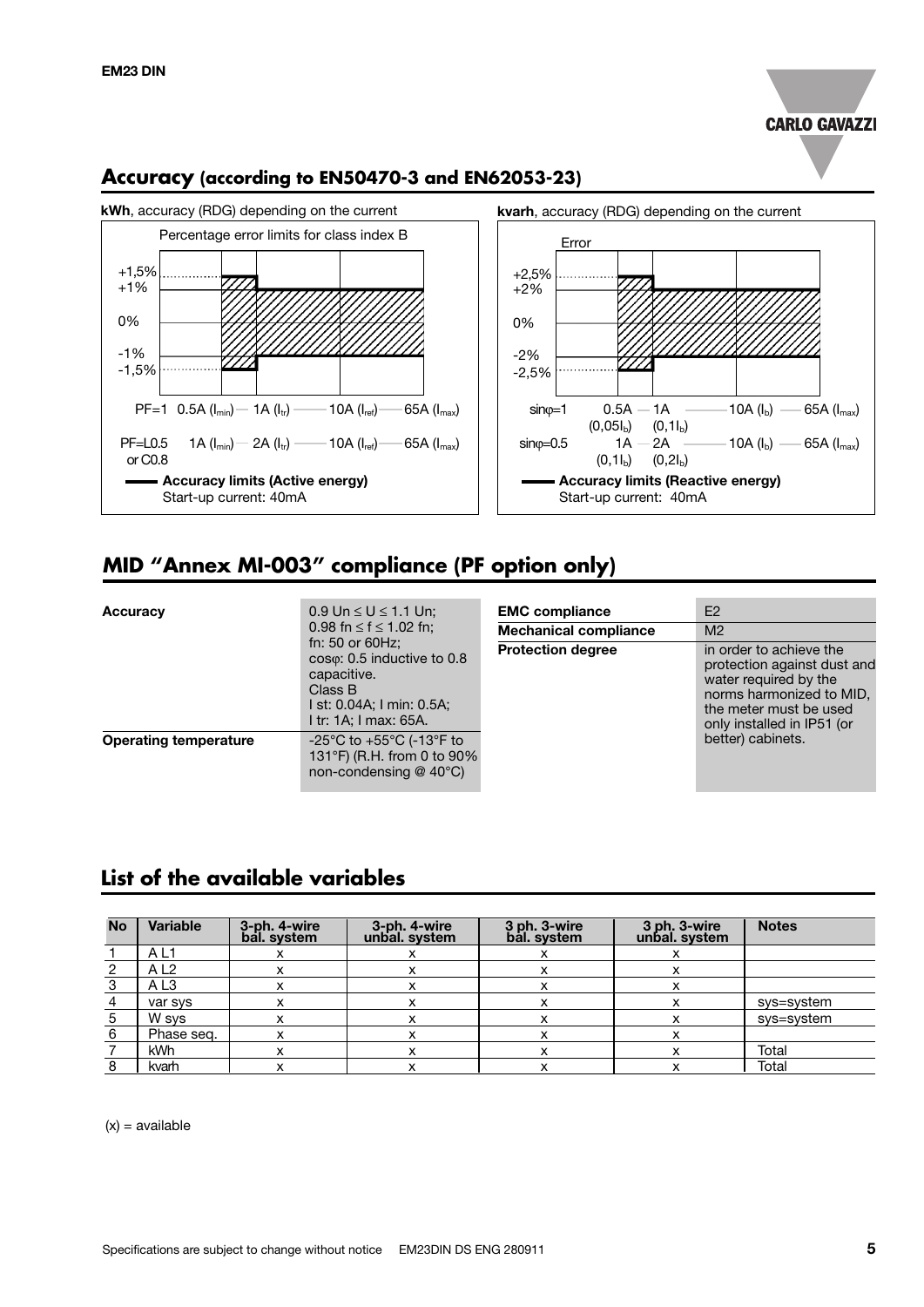

### **Display pages**

Display variables in 3-phase systems with or without neutral

| <b>No</b> | $1st$ line  | $2nd$ line      | <b>Phase Sequence</b>                   | <b>Notes</b> |
|-----------|-------------|-----------------|-----------------------------------------|--------------|
|           | Total kWh   | kW sys          | Warning triangle if reverse<br>sequence |              |
| 2         | Total kvarh | kvar sys        | Warning triangle if reverse<br>sequence |              |
| 3         | AL1 - AL2   | AL <sub>3</sub> | Warning triangle if reverse<br>sequence |              |

Note: whatever page the user has selected, after 60s it goes back to page 1.

#### **Insulation between inputs and outputs**

|                         | <b>Measuring Inputs</b> | Open collector outputs | Self power supply |
|-------------------------|-------------------------|------------------------|-------------------|
| <b>Measuring Inputs</b> |                         | 4kV                    | 0kV               |
| Open collector outputs  | 4kV                     | -                      | 4kV               |
| Self power supply       | 0kV                     | 4kV                    | -                 |

## **Wiring diagrams**